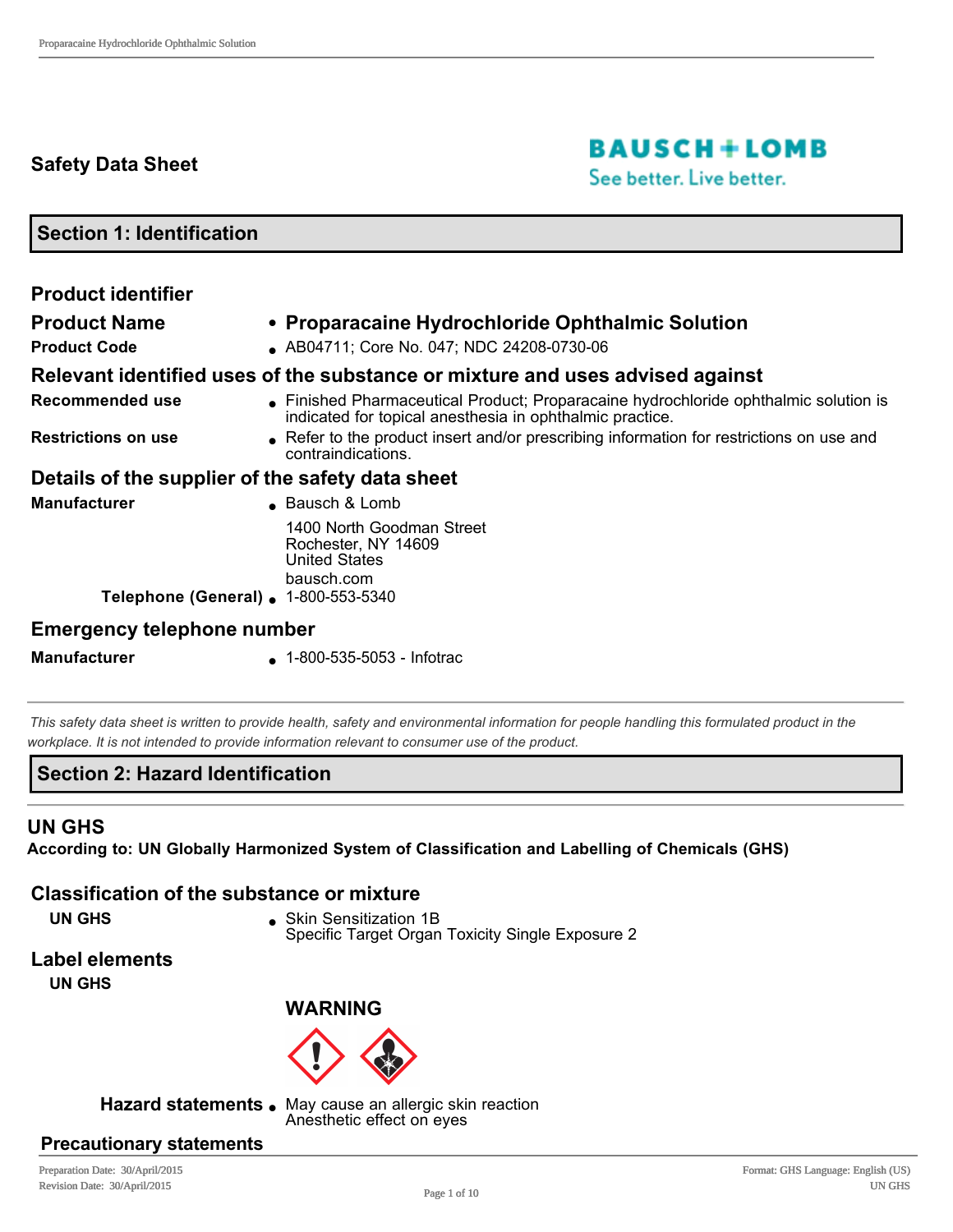|                      | <b>Prevention.</b> Wear eye/face protection,.<br>Wear protective gloves.<br>Wash thoroughly after handling.                                                                                                                                                                                                                              |
|----------------------|------------------------------------------------------------------------------------------------------------------------------------------------------------------------------------------------------------------------------------------------------------------------------------------------------------------------------------------|
|                      | <b>Response.</b> IF IN EYES: Rinse cautiously with water for several minutes. Remove contact lenses,<br>if present and easy to do. Continue rinsing.<br>IF ON SKIN: Wash with plenty of soap and water.<br>If skin irritation or rash occurs: Get medical advice/attention.<br>If eye irritation persists: Get medical advice/attention. |
|                      | Storage/Disposal • Keep tightly closed and store in upright position.<br>Store product refrigerated at 2-8°C (36-46°F).<br>Protect from light.                                                                                                                                                                                           |
| <b>Other hazards</b> |                                                                                                                                                                                                                                                                                                                                          |
| UN GHS               | No data available                                                                                                                                                                                                                                                                                                                        |

## **Section 3 Composition/Information on Ingredients**

#### **Substances**

• Material does not meet the criteria of a substance according to United Nations Globally Harmonized System of Classification and Labelling of Chemicals (GHS)

#### **Mixtures**

| <b>Composition</b>    |                                          |                |                                                                      |
|-----------------------|------------------------------------------|----------------|----------------------------------------------------------------------|
| ∥Chemical Name        | <b>Identifiers</b>                       | $\%$           | <b>Classifications According to Regulation/Directive</b>             |
| BAK 50% Soln          | CAS: 139-07-1<br>EINECS: 205-351-5       | 0.01%          | <b>UN GHS: NDA</b>                                                   |
| Glycerin 96%          | CAS: 56-81-5<br><b>EINECS:200-289-5</b>  | 1% TO 5%       | <b>UN GHS:</b> Skin Irrit. 3: Eye Irrit. 2B                          |
| Hydrochloric Acid 37% | CAS:7647-01-0<br><b>EINECS:231-595-7</b> | $< 0.1\%$      | <b>UN GHS:</b> Skin Corr. 1A: Acute Tox. Inhal. 3: Press. Gas - Comp |
| Proparacaine, HCL     | CAS: 5875-06-9<br>EINECS: 227-541-7      | 0.5%           | <b>UN GHS: NDA</b>                                                   |
| Water                 | CAS: 7732-18-5<br>EINECS:231-791-2       | <b>Balance</b> | <b>UN GHS:</b> Classification criteria not met                       |

*The exact percentage of composition has been withheld as a trade secret.*

## **Section 4: First-Aid Measures**

# **Description of first aid measures**

| <b>Inhalation</b> | . No inhalation exposure expected with this formulation under normal conditions of use.<br>If signs/symptoms develop, get medical attention.                                                                |
|-------------------|-------------------------------------------------------------------------------------------------------------------------------------------------------------------------------------------------------------|
| <b>Skin</b>       | • Flush with fresh water if contact with skin or eyes. If skin irritation occurs: Get medical<br>advice/attention.                                                                                          |
| Eye               | • For accidental and non-therapeutic applications, flush eyes with copious amounts of<br>water for at least 15 minutes. Get medical attention. If eye irritation persists: Get<br>medical advice/attention. |
| Ingestion         | • No specific treatment is necessary since this material is not likely to be hazardous by<br>ingestion. If large quantities are accidentally ingested (greater than a tablespoon), get                      |
|                   |                                                                                                                                                                                                             |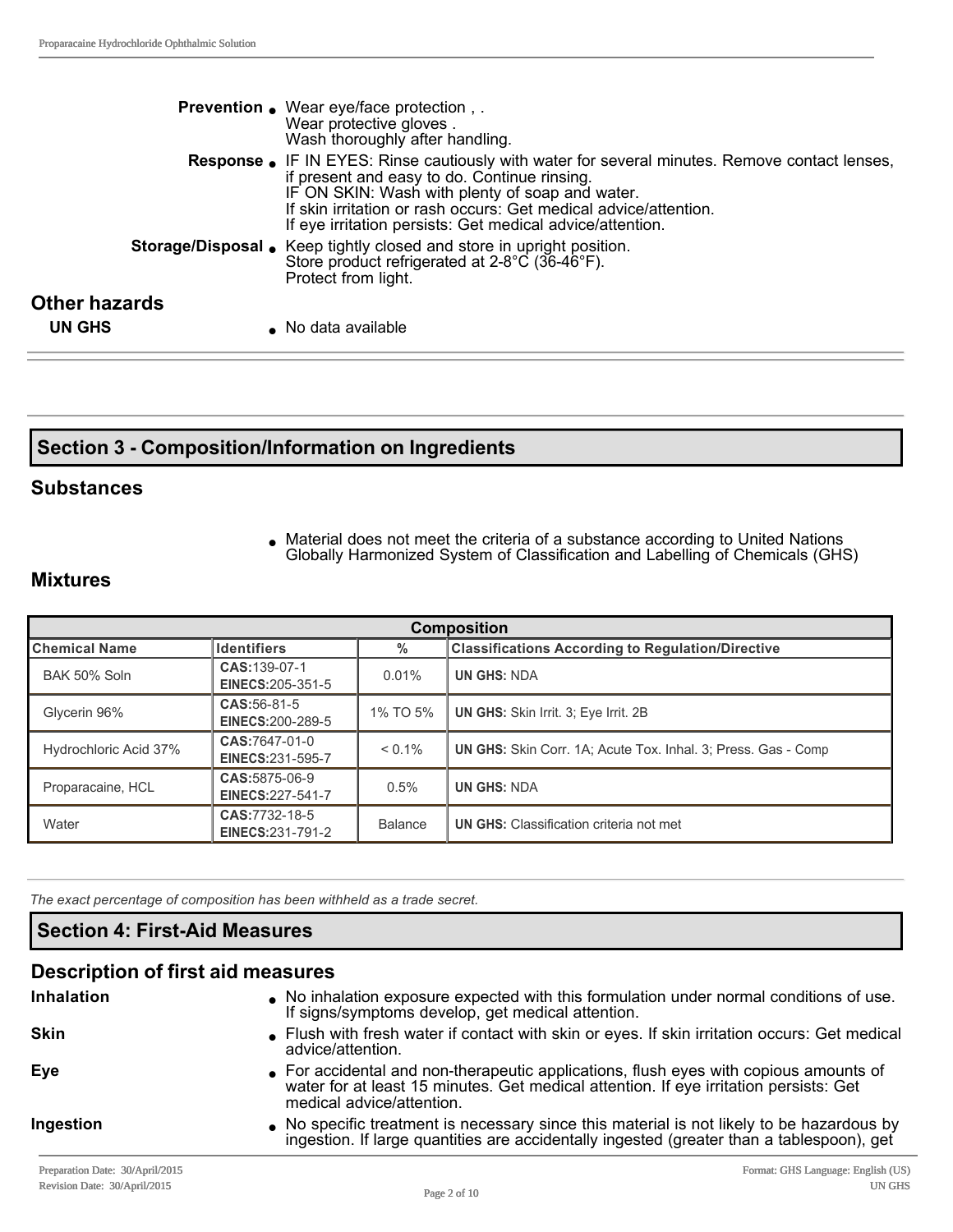medical attention immediately.

#### **Most important symptoms and effects, both acute and delayed**

#### $\bullet$  Eye anesthetic.

#### **Indication of any immediate medical attention and special treatment needed**

Notes to Physician **Interpret on Additional details are availabe on the product package insert or the Physicians Desk** Reference.

#### **Other information**

Have the product container or label with you when calling a poison control center or doctor, or going for treatment.

## **Section 5: Fire-Fighting Measures**

#### **Extinguishing media**

|                                                            | <b>Suitable Extinguishing Media .</b> SMALL FIRES: Dry chemical, CO2, water spray or regular foam.<br>LARGE FIRE: Water spray, fog or regular foam. |
|------------------------------------------------------------|-----------------------------------------------------------------------------------------------------------------------------------------------------|
| <b>Unsuitable Extinguishing</b><br>Media                   | • No data available                                                                                                                                 |
|                                                            | Special hazards arising from the substance or mixture                                                                                               |
| Unusual Fire and Explosion . None known.<br><b>Hazards</b> |                                                                                                                                                     |
| <b>Hazardous Combustion</b><br><b>Products</b>             | $\bullet$ None known.                                                                                                                               |
| <b>Advice for firefighters</b>                             |                                                                                                                                                     |
|                                                            | Structural firefighters' protective clothing will only provide limited protection.                                                                  |

Wear positive pressure self-contained breathing apparatus (SCBA).

## **Section 6 Accidental Release Measures**

#### **Personal precautions, protective equipment and emergency procedures**

| <b>Personal Precautions</b>             | No special controls or personal protection required under conditions of intended use.<br>In the event of bulk spills, wear suitable protective eyewear, clothing, protective boots<br>and protective gloves. Evacuate immediate area. Ensure adequate ventilation. Refer to<br>Section 8.                                                                                                                                                                                 |
|-----------------------------------------|---------------------------------------------------------------------------------------------------------------------------------------------------------------------------------------------------------------------------------------------------------------------------------------------------------------------------------------------------------------------------------------------------------------------------------------------------------------------------|
| <b>Emergency Procedures</b>             | Keep unauthorized personnel away. Ventilate closed spaces before entering. Stop<br>leak if you can do it without risk.                                                                                                                                                                                                                                                                                                                                                    |
| <b>Environmental precautions</b>        |                                                                                                                                                                                                                                                                                                                                                                                                                                                                           |
|                                         | • Prevent spilled material from entering storm sewers or drains, waterways, and contact<br>with soil.                                                                                                                                                                                                                                                                                                                                                                     |
|                                         | Methods and material for containment and cleaning up                                                                                                                                                                                                                                                                                                                                                                                                                      |
| Containment/Clean-up<br><b>Measures</b> | • Contain spilled product. For small spills, add suitable absorbent material. Scoop up<br>and place in an appropriate liquid-tight container equipped with a tight cover for<br>disposal. For large spills, dike spilled material or otherwise contain material to ensure<br>runoff does not reach a waterway. Place spilled material in an appropriate, liquid-tight<br>container equipped with a tight cover for disposal.<br>Dispose of in accordance with Section 13. |

## **Section 7 Handling and Storage**

## **Precautions for safe handling**

**Handling landling local No special handling is required. Refer to Section 8. Use only in accordance with** product literature.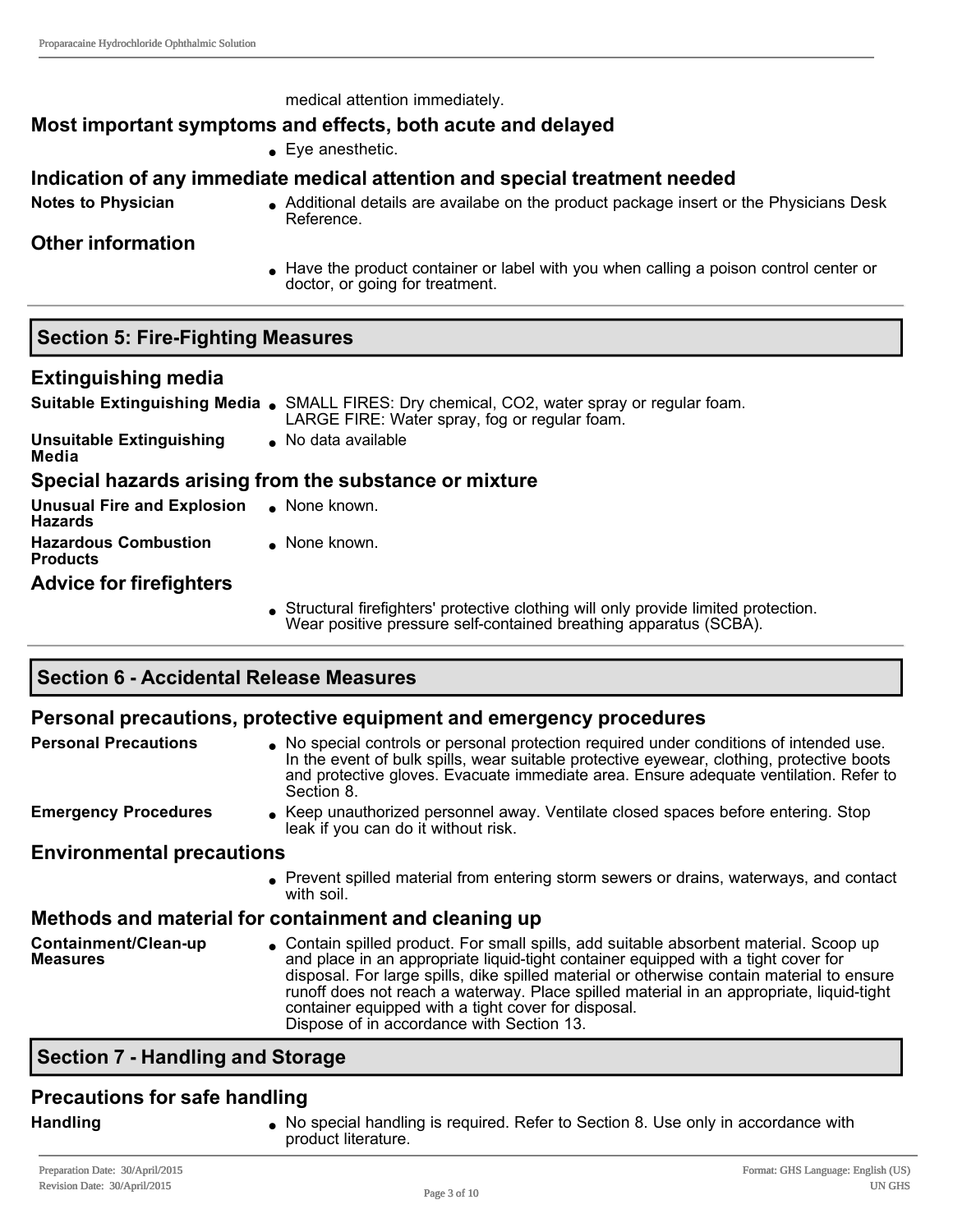## **Conditions for safe storage, including any incompatibilities**

- 
- **Storage late in Cheep Store between 2-8°C (36-46°F), to maintain product integrity. use** before expiration date marked on carton and/or container. Protect from light.

**Incompatible Materials or Ignition Sources**

 $\bullet$  None specified.

## **Section 8 Exposure Controls/Personal Protection**

## **Control parameters**

**Exposure Limits/Guidelines** <br>Refer to the occupational exposure limits / guidelines for the individual product components.

| <b>Exposure Limits/Guidelines</b>         |             |                        |                                     |                                   |                                                                                       |
|-------------------------------------------|-------------|------------------------|-------------------------------------|-----------------------------------|---------------------------------------------------------------------------------------|
|                                           | lResult l   | <b>ACGIH</b>           | <b>Canada Quebec</b>                | <b>NIOSH</b>                      | <b>OSHA</b>                                                                           |
| Hydrochloric Acid<br>37%<br>$(7647-01-0)$ |             | Ceilings 2 ppm Ceiling | 5 ppm Ceiling; 7.5 mg/m3<br>Ceiling | 5 ppm Ceiling; 7 mg/m3<br>Ceiling | 5 ppm Ceiling; 7 mg/m3<br>Ceiling                                                     |
| Glycerin 96%<br>$(56-81-5)$               | <b>TWAs</b> | Not established        | 10 mg/m3 TWAEV (mist)               | <b>Not established</b>            | 15 mg/m3 TWA (mist, total<br>particulate); 5 mg/m3 TWA<br>(mist, respirable fraction) |

#### **Exposure Control Notations**

**ACGIH**

•Hydrochloric Acid 37% (7647010): **Carcinogens:** (A4 Not Classifiable as a Human Carcinogen)

#### **Exposure controls**

| <b>Engineering</b><br><b>Measures/Controls</b>             | • Good general ventilation should be used. Ventilation rates should be matched to<br>conditions. If applicable, use process enclosures, local exhaust ventilation, or other<br>engineering controls to maintain airborne levels below recommended exposure limits.<br>If exposure limits have not been established, maintain airborne levels to an acceptable<br>level.                                                                                                                                                                                                                                                           |
|------------------------------------------------------------|-----------------------------------------------------------------------------------------------------------------------------------------------------------------------------------------------------------------------------------------------------------------------------------------------------------------------------------------------------------------------------------------------------------------------------------------------------------------------------------------------------------------------------------------------------------------------------------------------------------------------------------|
| <b>Personal Protective Equipment</b>                       |                                                                                                                                                                                                                                                                                                                                                                                                                                                                                                                                                                                                                                   |
| <b>Respiratory</b>                                         | In the event of a bulk spill, and where risk assessment shows that air-purifying<br>respirators are appropriate, a NIOSH (US) or CEN (EU) -certified air-purifying respirator<br>equipped with HEPA cartridges may be permissible under certain circumstances<br>where airborne concentrations are expected to exceed exposure limits, when<br>adequate oxygen is present and as a backup to engineering controls. Use a positive<br>pressure air-supplied respirator if there is any potential for an uncontrolled release or<br>any other circumstances where air purifying respirators may not provide adequate<br>protection. |
| Eye/Face                                                   | • Wear protective eyewear (goggles, face shield, or safety glasses) when handling bulk<br>product before closed in final packaging. In the event of a spill, appropriate eye<br>protection should be worn.                                                                                                                                                                                                                                                                                                                                                                                                                        |
| <b>Hands</b>                                               | • No special personal protection required under conditions of intended use. In the event<br>of a bulk spill, wear rubber or nitrile gloves. Wear protective gloves.                                                                                                                                                                                                                                                                                                                                                                                                                                                               |
| <b>Skin/Body</b>                                           | • No special personal protection required under conditions of intended use. In the event<br>of a bulk spill, wear appropriate protective clothing.                                                                                                                                                                                                                                                                                                                                                                                                                                                                                |
| <b>General Industrial Hygiene</b><br><b>Considerations</b> | • Wash thoroughly after handling.                                                                                                                                                                                                                                                                                                                                                                                                                                                                                                                                                                                                 |
| <b>Environmental Exposure</b><br>Controls                  | No data available                                                                                                                                                                                                                                                                                                                                                                                                                                                                                                                                                                                                                 |

# **Section 9 Physical and Chemical Properties**

## **Information on Physical and Chemical Properties**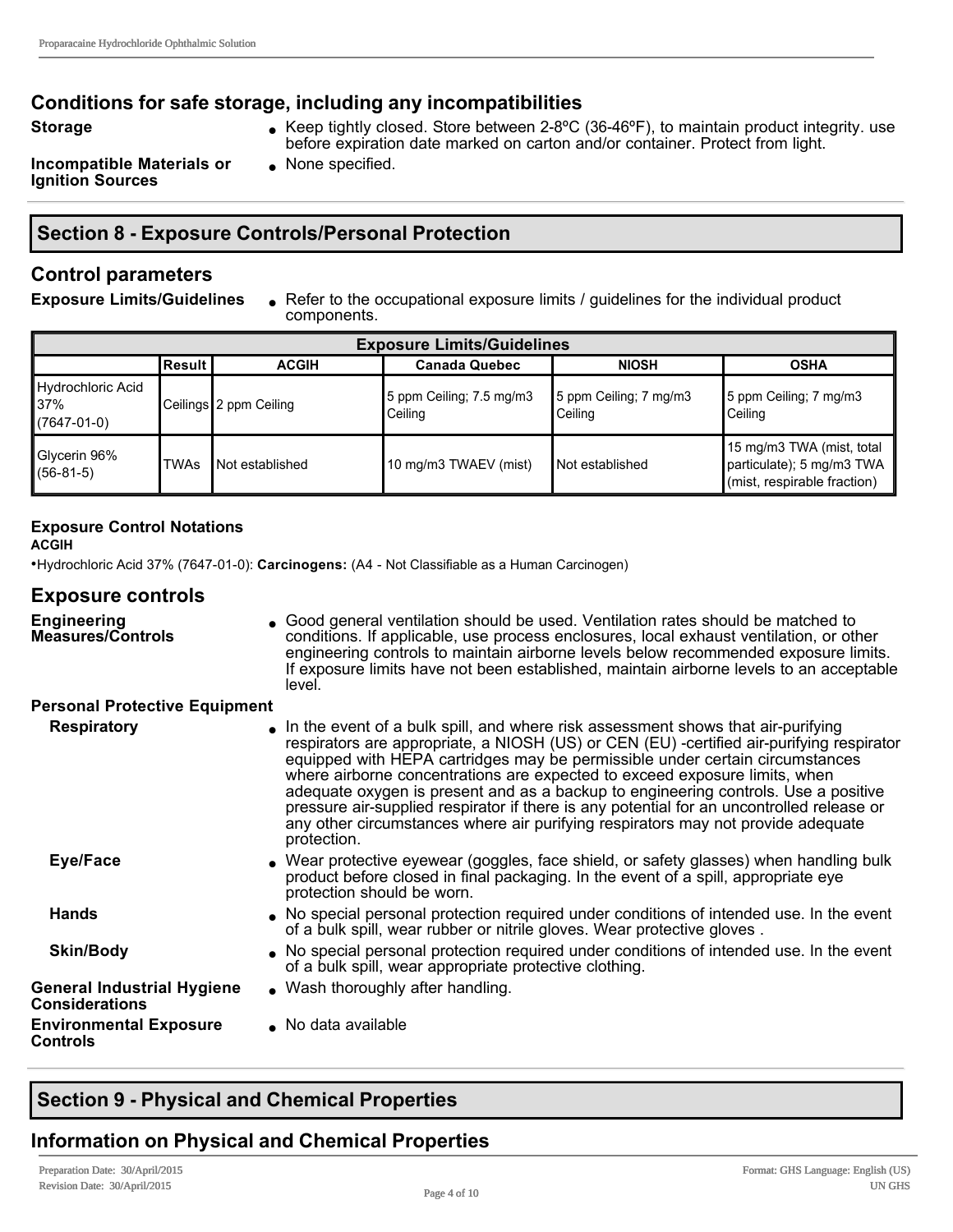| <b>Material Description</b>                           |                   |                         |                  |
|-------------------------------------------------------|-------------------|-------------------------|------------------|
| <b>Physical Form</b>                                  | Liquid            | Color                   | Clear Colorless. |
| Odor                                                  | No odor.          | <b>Odor Threshold</b>   | Not relevant     |
| <b>General Properties</b>                             |                   |                         |                  |
| <b>Boiling Point</b>                                  | No data available | Melting Point           | Not relevant     |
| <b>Decomposition Temperature</b>                      | No data available | рH                      | $3.5$ to $6$     |
| Specific Gravity/Relative Density                     | $= 1.0063$        | <b>Water Solubility</b> | Water soluble    |
| Viscosity                                             | Not relevant      |                         |                  |
| <b>Volatility</b>                                     |                   |                         |                  |
| Vapor Pressure                                        | Not relevant      | <b>Vapor Density</b>    | Not relevant     |
| <b>Evaporation Rate</b>                               | No data available |                         |                  |
| Flammability                                          |                   |                         |                  |
| <b>Flash Point</b>                                    | Not relevant      | UEL                     | Not relevant     |
| LEL                                                   | Not relevant      | Ignition Distance       | Not relevant     |
| <b>Environmental</b>                                  |                   |                         |                  |
| Octanol/Water Partition coefficient No data available |                   |                         |                  |

## **Section 10: Stability and Reactivity**

#### **Reactivity**

• No dangerous reaction known under conditions of normal use.

**Chemical stability**

• Stable under normal temperatures and pressures.

## **Possibility of hazardous reactions**

 $\bullet$  No data available

## **Conditions to avoid**

• Extreme heat or cold. Do not freeze. Protect from light and heat.

#### **Incompatible materials**

 $\bullet$  No data available

## **Hazardous decomposition products**

 $\bullet$  No data available

# **Section 11 Toxicological Information**

## **Information on toxicological effects**

| <b>Components</b>              |          |                                                                                                                                                                                                                                                                 |
|--------------------------------|----------|-----------------------------------------------------------------------------------------------------------------------------------------------------------------------------------------------------------------------------------------------------------------|
| Proparacaine, HCL<br>$(0.5\%)$ | 5875-06- | Acute Toxicity: Subcutaneous-Mouse LD50 · 64 mg/kg                                                                                                                                                                                                              |
| Glycerin 96% (1% TO<br>$5\%)$  | 56-81-5  | Acute Toxicity: Ingestion/Oral-Rat LD50 • 12600 mg/kg; Behavioral: General anesthetic;<br>Behavioral: Muscle weakness; Liver: Other changes;<br>Irritation: Eye-Rabbit • 500 mg 24 Hour(s) • Mild irritation; Skin-Rabbit • 500 mg 24 Hour(s) • Mild irritation |
|                                |          | Hydrochloric Acid 37% (< 7647-01- Acute Toxicity: Ingestion/Oral-Rabbit LD50 • 900 mg/kg;<br>0.1%) 0.1%                                                                                                                                                         |
| BAK 50% Soln (0.01%)           | 139-07-  | <b>Acute Toxicity:</b> Ingestion/Oral-Rat LD50 • 400 mg/kg                                                                                                                                                                                                      |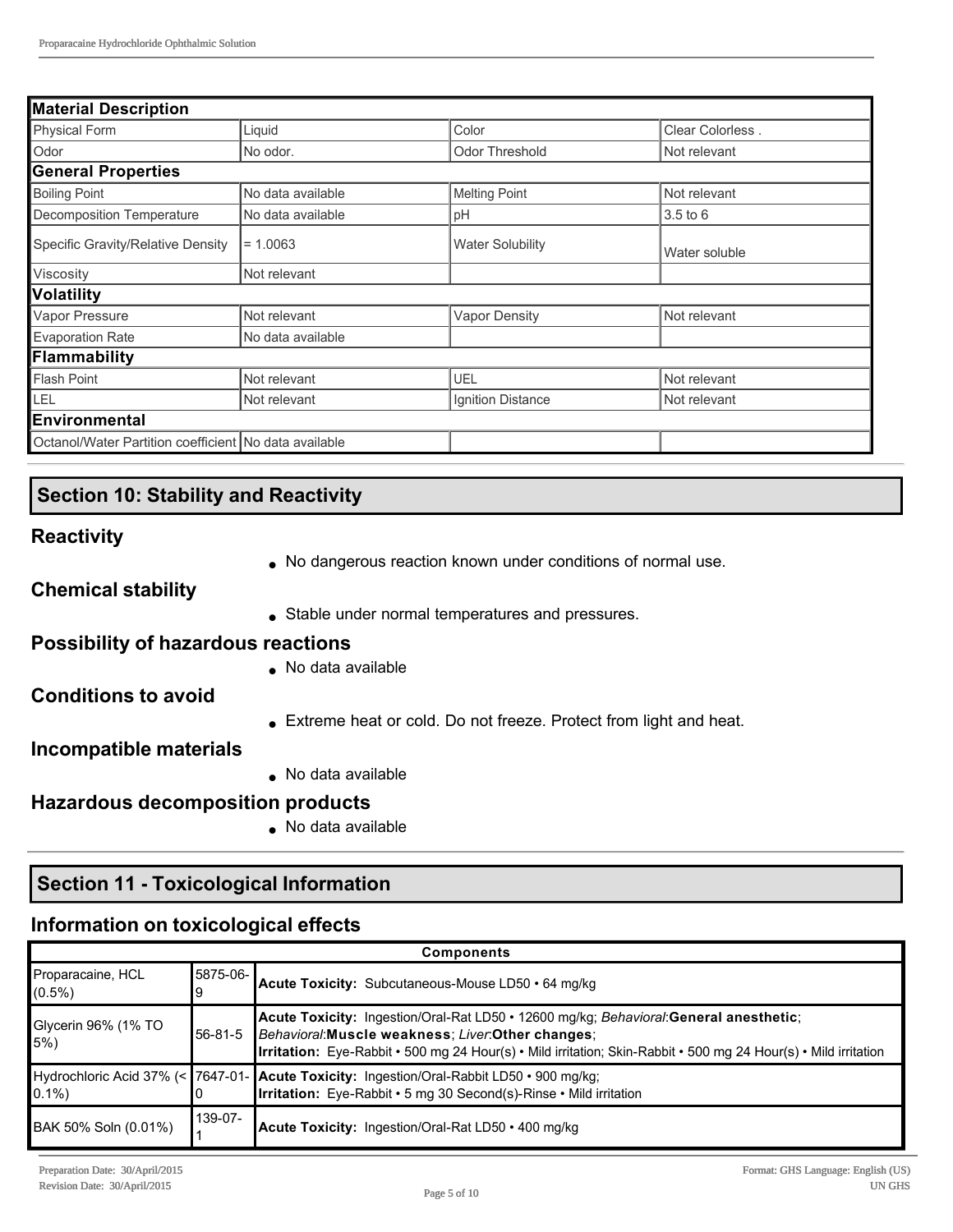| <b>GHS Properties</b>            | <b>Classification</b>                                            |
|----------------------------------|------------------------------------------------------------------|
| <b>Acute toxicity</b>            | <b>UN GHS • Classification criteria not met</b>                  |
| <b>Aspiration Hazard</b>         | <b>UN GHS • Classification criteria not met</b>                  |
| Carcinogenicity                  | <b>UN GHS • Classification criteria not met</b>                  |
| <b>Germ Cell Mutagenicity</b>    | <b>UN GHS • Classification criteria not met</b>                  |
| <b>Skin corrosion/Irritation</b> | <b>UN GHS • Classification criteria not met</b>                  |
| <b>Skin sensitization</b>        | <b>UN GHS • Skin Sensitizer 1B</b>                               |
| <b>STOT-RE</b>                   | <b>UN GHS • Classification criteria not met</b>                  |
| STOT-SE                          | <b>UN GHS •</b> Specific Target Organ Toxicity Single Exposure 2 |
| <b>Toxicity for Reproduction</b> | <b>UN GHS • Classification criteria not met</b>                  |
| <b>Respiratory sensitization</b> | <b>UN GHS • Classification criteria not met</b>                  |
| Serious eye damage/Irritation    | <b>UN GHS • Classification criteria not met</b>                  |

## **Potential Health Effects**

|                             | <b>CAS</b> | <b>IARC</b>                                                                                                                                                                                                                                    |
|-----------------------------|------------|------------------------------------------------------------------------------------------------------------------------------------------------------------------------------------------------------------------------------------------------|
| <b>Carcinogenic Effects</b> |            |                                                                                                                                                                                                                                                |
| <b>Chronic (Delayed)</b>    |            | No data available.                                                                                                                                                                                                                             |
| Acute (Immediate)           |            | • Not expected to be an exposure route. However, may cause gastric and intestinal<br>irritation if ingested.                                                                                                                                   |
| Ingestion                   |            |                                                                                                                                                                                                                                                |
| <b>Chronic (Delayed)</b>    |            | • Refer to the product insert and/or product prescribing information for comprehensive<br>information regarding adverse reactions and other important symptoms and effects.<br>Under normal conditions of use, no health effects are expected. |
| Acute (Immediate)           |            | • This product is an ophthalmic anesthetic. Normal treatment dosage is 1 -2 drops.                                                                                                                                                             |
| Eye                         |            |                                                                                                                                                                                                                                                |
| <b>Chronic (Delayed)</b>    |            | • Repeated and prolonged exposure may cause irritation. Allergic contact dermatitis<br>has been reported following use of this product.                                                                                                        |
| Acute (Immediate)           |            | • Not expected to cause skin irritation.                                                                                                                                                                                                       |
| <b>Skin</b>                 |            |                                                                                                                                                                                                                                                |
| <b>Chronic (Delayed)</b>    |            | No data available.                                                                                                                                                                                                                             |
| Acute (Immediate)           |            | • Under normal conditions of use, no health effects are expected.                                                                                                                                                                              |
| <b>Inhalation</b>           |            |                                                                                                                                                                                                                                                |
|                             |            |                                                                                                                                                                                                                                                |

# **Section 12 - Ecological Information**

Hydrochloric Acid 37% | 7647-01-0 Group 3-Not Classifiable

#### **Toxicity**

 $\bullet$  This material has not been tested for environmental effects.

#### **Persistence and degradability**

 $\bullet$  No data available.

## **Bioaccumulative potential**

 $\bullet$  No data available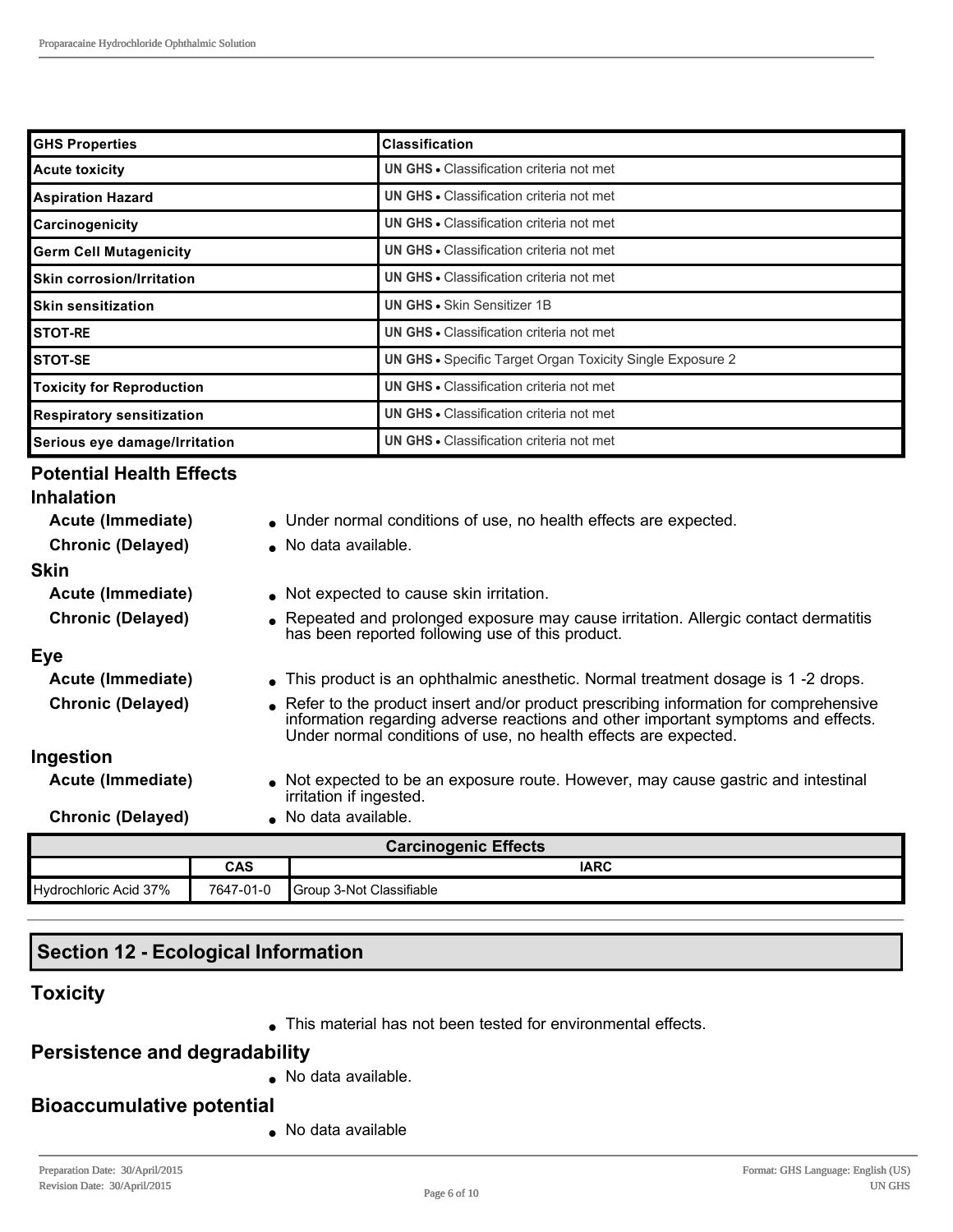## **Mobility in Soil**

• No data available

**Other adverse effects**

## **Section 13 - Disposal Considerations**

#### **Waste treatment methods**

**Product waste lace in Archaracterizations and compliance with applicable laws are the responsibility** solely of the waste generator.

**Packaging waste label Dispose of content and/or container in accordance with local, regional, national, and/or container in accordance with local, regional, national, and/or** international regulations.

## **Section 14 - Transport Information**

|                  | UN<br>number | <b>UN proper shipping</b><br>name | <b>Transport hazard class</b><br>(es) | Packing<br>group | <b>Environmental</b><br>hazards |
|------------------|--------------|-----------------------------------|---------------------------------------|------------------|---------------------------------|
| рот              | <b>NDA</b>   | not regulated                     | <b>NDA</b>                            | <b>NDA</b>       | <b>NDA</b>                      |
| <b>TDG</b>       | <b>NDA</b>   | not regulated                     | <b>NDA</b>                            | <b>NDA</b>       | <b>NDA</b>                      |
| <b>IMO/IMDG</b>  | <b>NDA</b>   | not regulated                     | <b>NDA</b>                            | <b>NDA</b>       | <b>NDA</b>                      |
| <b>IATA/ICAO</b> | <b>NDA</b>   | not regulated                     | <b>NDA</b>                            | <b>NDA</b>       | <b>NDA</b>                      |

**Special precautions for user** . No data available

**Transport in bulk according to Annex II of MARPOL 73/78 and the IBC Code**

 $\bullet$  No data available

# **Section 15 - Regulatory Information**

#### **Safety, health and environmental regulations/legislation specific for the substance or mixture SARA Hazard Classifications** . No data available

| Inventory                |            |                   |                  |             |
|--------------------------|------------|-------------------|------------------|-------------|
| Component                | <b>CAS</b> | <b>Canada DSL</b> | <b>EU EINECS</b> | <b>TSCA</b> |
| BAK 50% Soln             | 139-07-1   | Yes               | Yes              | Yes         |
| Proparacaine, HCL        | 5875-06-9  | Yes               | Yes              | No          |
| Glycerin 96%             | 56-81-5    | Yes               | Yes              | Yes         |
| Hydrochloric Acid<br>37% | 7647-01-0  | Yes               | Yes              | Yes         |
| Water                    | 7732-18-5  | Yes               | Yes              | Yes         |

## **Canada**

**Labor**

**Canada WHMIS Classifications of Substances**

A, D1A, E (listed under Hydrogen chloride); D1A, E; E (0.036% in aqueous solution, 0.36% in aqueous solution, 3.6% in aqueous solution);

• Hydrochloric Acid 37% **7647-01-0**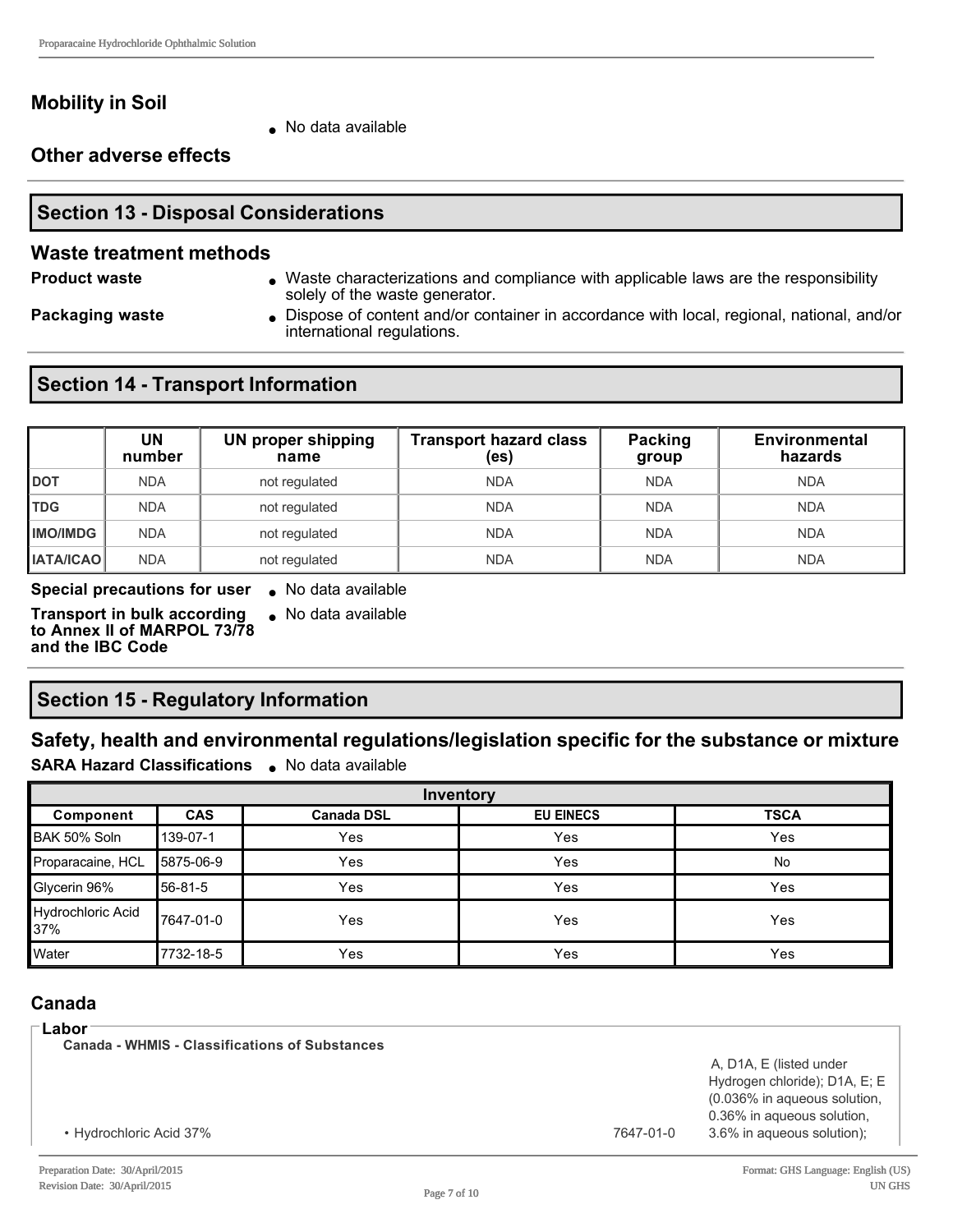| • Glycerin 96%                              | $56 - 81 - 5$ | D <sub>1</sub> B, E (28% in aqueous<br>solution); D1A, E (31.45% in<br>aqueous solution, 35.2% in<br>aqueous solution)<br>Uncontrolled product<br>according to WHMIS<br>classification criteria |
|---------------------------------------------|---------------|-------------------------------------------------------------------------------------------------------------------------------------------------------------------------------------------------|
| • BAK 50% Soln                              | 139-07-1      | Not Listed                                                                                                                                                                                      |
| • Proparacaine, HCL                         | 5875-06-9     | Not Listed                                                                                                                                                                                      |
| • Water                                     | 7732-18-5     | Uncontrolled product<br>according to WHMIS<br>classification criteria                                                                                                                           |
| Canada - WHMIS - Ingredient Disclosure List |               |                                                                                                                                                                                                 |
| • Hydrochloric Acid 37%                     | 7647-01-0     | $1\%$                                                                                                                                                                                           |
| • Glycerin 96%                              | $56 - 81 - 5$ | Not Listed                                                                                                                                                                                      |
| • BAK 50% Soln                              | 139-07-1      | Not Listed                                                                                                                                                                                      |
| • Proparacaine, HCL                         | 5875-06-9     | Not Listed                                                                                                                                                                                      |
| • Water                                     | 7732-18-5     | Not Listed                                                                                                                                                                                      |
|                                             |               |                                                                                                                                                                                                 |

## **Europe**

| <b>Other</b><br>EU - CLP (1272/2008) - Annex VI - Table 3.2 - Classification      |               |                                          |
|-----------------------------------------------------------------------------------|---------------|------------------------------------------|
| • Hydrochloric Acid 37%                                                           | 7647-01-0     | T; R23 C; R35                            |
| • Glycerin 96%                                                                    | $56 - 81 - 5$ | <b>Not Listed</b>                        |
| • BAK 50% Soln                                                                    | 139-07-1      | Not Listed                               |
| • Proparacaine, HCL                                                               | 5875-06-9     | <b>Not Listed</b>                        |
| • Water                                                                           | 7732-18-5     | Not Listed                               |
| EU - CLP (1272/2008) - Annex VI - Table 3.2 - Labelling                           |               |                                          |
| • Hydrochloric Acid 37%                                                           | 7647-01-0     | T C R:23-35 S:(1/2)-9-26-<br>36/37/39-45 |
| • Glycerin 96%                                                                    | $56 - 81 - 5$ | <b>Not Listed</b>                        |
| • BAK 50% Soln                                                                    | 139-07-1      | <b>Not Listed</b>                        |
| • Proparacaine, HCL                                                               | 5875-06-9     | <b>Not Listed</b>                        |
| • Water                                                                           | 7732-18-5     | <b>Not Listed</b>                        |
| EU - CLP (1272/2008) - Annex VI - Table 3.2 - Notes - Substances and Preparations |               |                                          |
| • Hydrochloric Acid 37%                                                           | 7647-01-0     | 5                                        |
| • Glycerin 96%                                                                    | $56 - 81 - 5$ | <b>Not Listed</b>                        |
| • BAK 50% Soln                                                                    | 139-07-1      | <b>Not Listed</b>                        |
| • Proparacaine, HCL                                                               | 5875-06-9     | <b>Not Listed</b>                        |
| • Water                                                                           | 7732-18-5     | <b>Not Listed</b>                        |
| EU - CLP (1272/2008) - Annex VI - Table 3.2 - Safety Phrases                      |               |                                          |
| • Hydrochloric Acid 37%                                                           | 7647-01-0     | S:(1/2)-9-26-36/37/39-45                 |
| • Glycerin 96%                                                                    | $56 - 81 - 5$ | <b>Not Listed</b>                        |
| • BAK 50% Soln                                                                    | 139-07-1      | Not Listed                               |
| • Proparacaine, HCL                                                               | 5875-06-9     | <b>Not Listed</b>                        |
| • Water                                                                           | 7732-18-5     | <b>Not Listed</b>                        |
|                                                                                   |               |                                          |

## **United States**

**Labor**

**U.S. OSHA Process Safety Management Highly Hazardous Chemicals**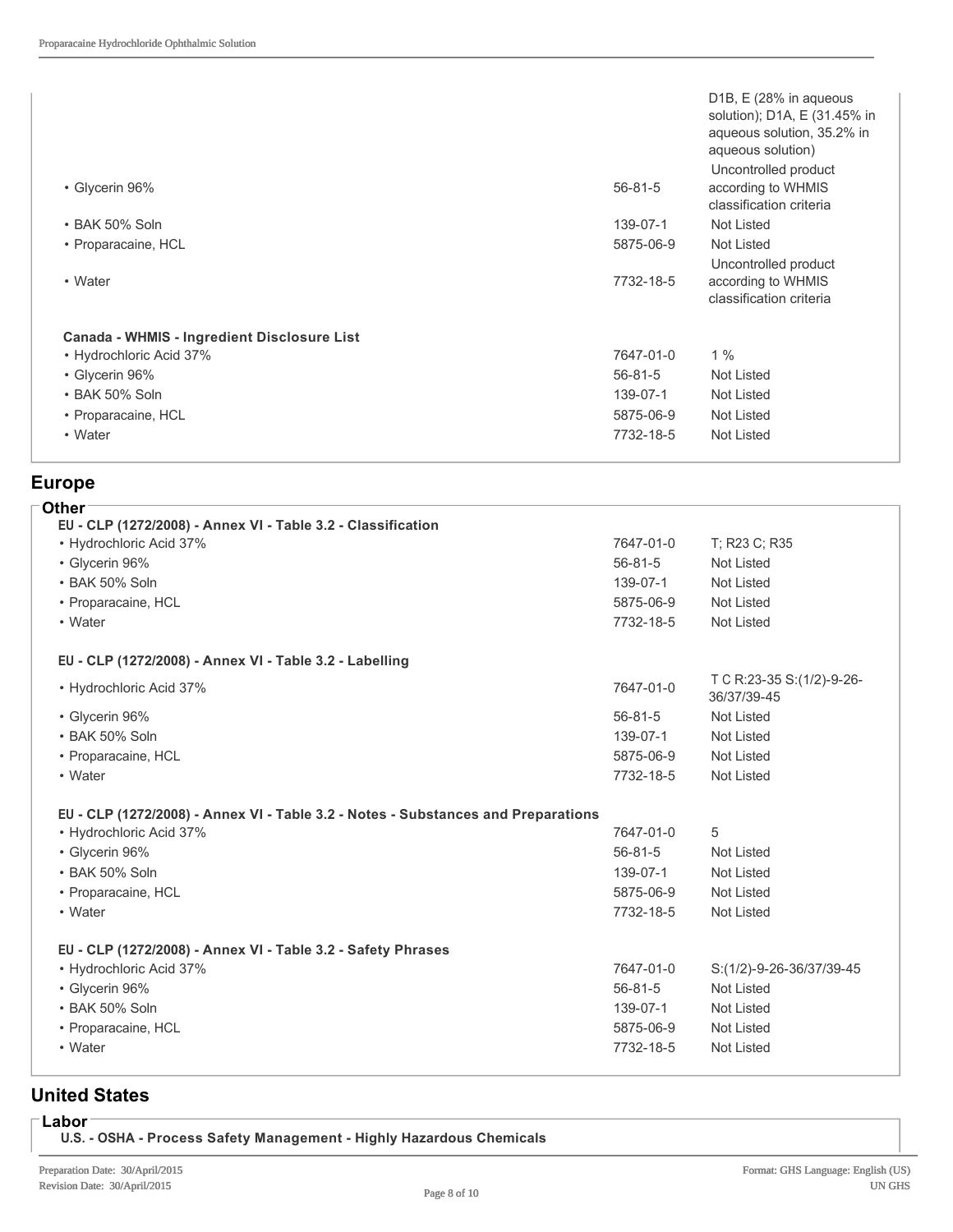| • Hydrochloric Acid 37%                                                   | 7647-01-0     | 5000 lb TQ; 5000 lb TQ<br>(anhydrous) |
|---------------------------------------------------------------------------|---------------|---------------------------------------|
| • Glycerin 96%                                                            | $56 - 81 - 5$ | Not Listed                            |
| • BAK 50% Soln                                                            | 139-07-1      | Not Listed                            |
| • Proparacaine, HCL                                                       | 5875-06-9     | Not Listed                            |
| • Water                                                                   | 7732-18-5     | Not Listed                            |
|                                                                           |               |                                       |
| Environment∶                                                              |               |                                       |
| U.S. - CAA (Clean Air Act) - 1990 Hazardous Air Pollutants                |               |                                       |
| • Hydrochloric Acid 37%                                                   | 7647-01-0     |                                       |
| • Glycerin 96%                                                            | $56 - 81 - 5$ | Not Listed                            |
| • BAK 50% Soln                                                            | 139-07-1      | Not Listed                            |
| • Proparacaine, HCL                                                       | 5875-06-9     | Not Listed                            |
| • Water                                                                   | 7732-18-5     | Not Listed                            |
|                                                                           |               |                                       |
| U.S. - CERCLA/SARA - Hazardous Substances and their Reportable Quantities |               | 5000 lb final RQ; 2270 kg final       |
| • Hydrochloric Acid 37%                                                   | 7647-01-0     | RQ                                    |
| • Glycerin 96%                                                            | $56 - 81 - 5$ | <b>Not Listed</b>                     |
| • BAK 50% Soln                                                            | 139-07-1      | Not Listed                            |
| • Proparacaine, HCL                                                       | 5875-06-9     | Not Listed                            |
| • Water                                                                   | 7732-18-5     | Not Listed                            |
|                                                                           |               |                                       |
| U.S. - CERCLA/SARA - Section 302 Extremely Hazardous Substances EPCRA RQs |               |                                       |
| • Hydrochloric Acid 37%                                                   | 7647-01-0     | 5000 lb EPCRA RQ (gas only)           |
| • Glycerin 96%                                                            | $56 - 81 - 5$ | <b>Not Listed</b>                     |
| • BAK 50% Soln                                                            | 139-07-1      | Not Listed                            |
| • Proparacaine, HCL                                                       | 5875-06-9     | Not Listed                            |
| • Water                                                                   | 7732-18-5     | Not Listed                            |
| U.S. - CERCLA/SARA - Section 302 Extremely Hazardous Substances TPQs      |               |                                       |
| • Hydrochloric Acid 37%                                                   | 7647-01-0     | 500 lb TPQ (gas only)                 |
| • Glycerin 96%                                                            | $56 - 81 - 5$ | Not Listed                            |
| • BAK 50% Soln                                                            | 139-07-1      | <b>Not Listed</b>                     |
| • Proparacaine, HCL                                                       | 5875-06-9     | Not Listed                            |
| • Water                                                                   | 7732-18-5     | Not Listed                            |
|                                                                           |               |                                       |
| U.S. - CERCLA/SARA - Section 313 - Emission Reporting                     |               |                                       |
|                                                                           |               | 1.0 % de minimis                      |
|                                                                           |               | concentration (acid aerosols          |
| • Hydrochloric Acid 37%                                                   | 7647-01-0     | including mists, vapors, gas,         |
|                                                                           |               | fog, and other airborne forms         |
|                                                                           |               | of any particle size)                 |
| • Glycerin 96%                                                            | $56 - 81 - 5$ | Not Listed                            |
| · BAK 50% Soln                                                            | 139-07-1      | Not Listed                            |
| • Proparacaine, HCL                                                       | 5875-06-9     | Not Listed                            |
| • Water                                                                   | 7732-18-5     | Not Listed                            |

## **United States California**

| 7647-01-0      | Not Listed |
|----------------|------------|
| $56 - 81 - 5$  | Not Listed |
| $139 - 07 - 1$ | Not Listed |
|                |            |